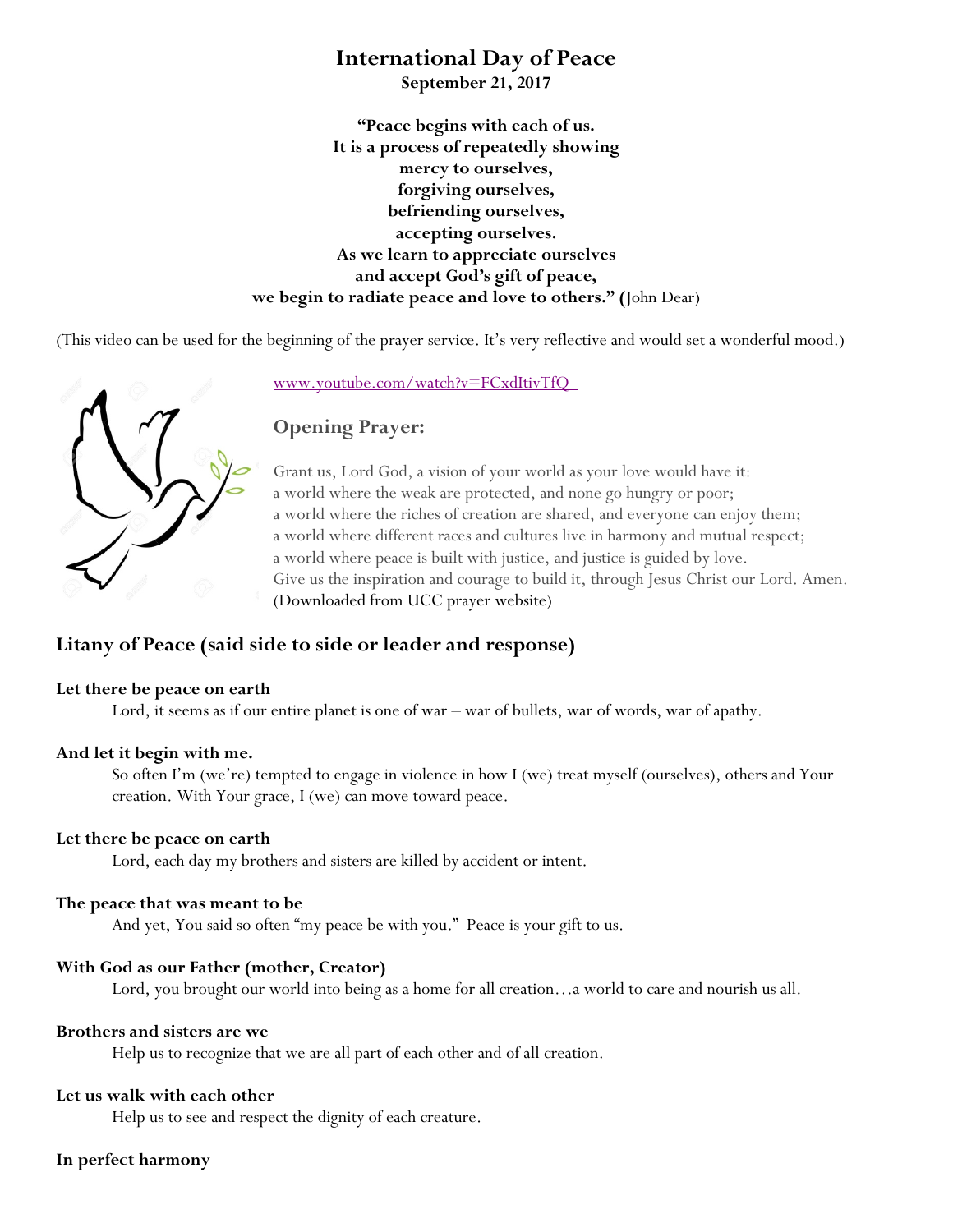And work to build a world in which all know that their lives matter…recognizing and appreciating each other's gifts and talents.

#### **Let there be peace on earth**

Lord, so much of our earth struggles from pollution and exploitation

#### **Let this be the moment now**

Help me (us) to respond when there is a need and not let my (our) ministry, an appointment, or may apathy get in the way. Make me (us) aware of how I (we) contribute to this violence.

### **With every step I take**

Whether in my family, community, ministry, job, parish, neighborhood, city or nation let me bring peace to those places.

#### **Let this be my solemn vow**

Help me to commit myself anew each day.

#### **To take each moment and live each moment**

Wherever I (we) am (are), let me (us) be peace, build peace and preach peace

## **In peace eternally**

To ensure that peace continues into the future

*All: Let there be peace on earth and let it begin with me.* 

## **The Word**

A reading from the first letter of Peter:

"All of you, be of one mind, sympathetic, loving toward one another, compassionate, humble. Do not return evil for evil, or insult for insult; but, on the contrary, a blessing, because to this you were called, that you might inherit a blessing. For: "Whoever would love life and see good days must keep the tongue from evil and the lips from speaking deceit, must turn from evil and do good, seek peace and follow after it. For the eyes of the Lord are on the righteous and his ears turned to their prayer, but the face of the Lord is against evildoers."

Now who is going to harm you if you are enthusiastic for what is good? But even if you should suffer because of righteousness, blessed are you. Do not be afraid or terrified with fear of them, but sanctify Christ as Lord in your hearts. Always be ready to give an explanation to anyone who asks you for a reason for your hope…" (1 Peter 3:8-15\_

#### **Reflection Questions:**

How am I using the inherited blessing I have received to be a peace builder? In what ways am I aware of how my actions and responses affect the whole human Community? How does coming together as community help us to have courage and hope? What is an action we might take together after this prayer service to be peace builders?

## **Closing Prayer**

Father of all, we pray for the power to be gentle; the [strength](http://www.catholic.org/prayers/prayer.php?p=2917) to be forgiving; the patience to be understanding; and the endurance to accept the consequences of holding to what we believe to be right. May we put our trust in the power of [good](http://www.catholic.org/encyclopedia/view.php?id=5257) to overcome [evil](http://www.catholic.org/encyclopedia/view.php?id=4469) and the power of love to overcome hatred. We pray for the vision to see and the [faith](http://www.catholic.org/encyclopedia/view.php?id=4554) to believe in a world emancipated from violence, a new world where fear shall no longer lead people to commit injustice, nor selfishness make them bring suffering to others. Help us to devote our whole [life](http://www.catholic.org/encyclopedia/view.php?id=7101) and thought and energy to the task of making peace, praying always for the [inspiration](http://www.catholic.org/bookstore/?category=10) and the power to fulfill the destiny for which we and all humankind were created. We pray this in the name of Jesus, Your Son, now and forever. Amen (A Prayer for World Peace, 1978)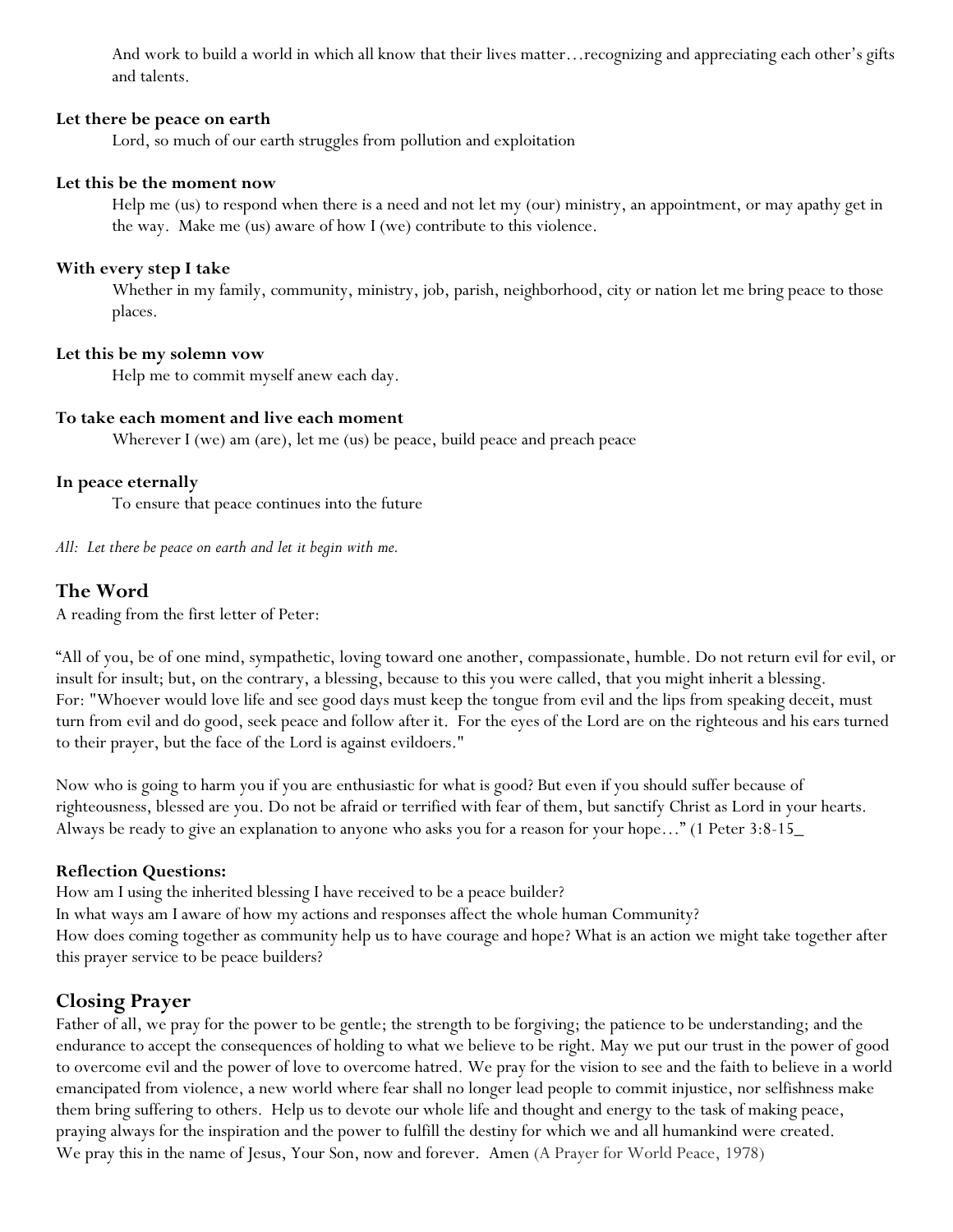

"If anyone slew an innocent person it would be as if he slew the whole mankind and if anyone saved a life it would be as if he saved the life of the whole mankind." (Quran 5:32)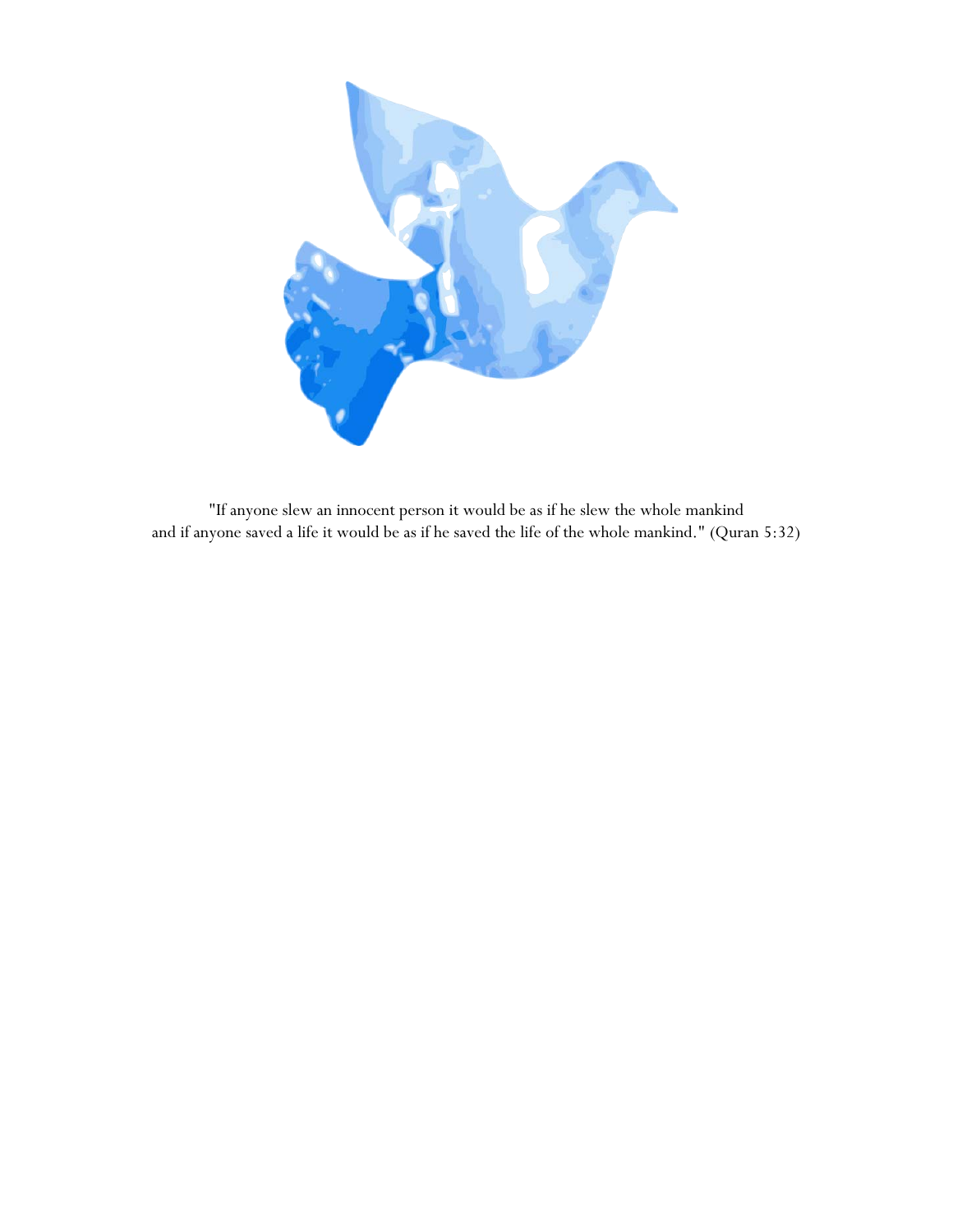## **International Day of Peace September 21, 2017**

## Additional Prayers/Activities

These two additional items can be included in the prayer service: a silent walk for peace and the Concert Across America song that we participate in every year. Please incorporate one or both of these in your International Day of Peace prayer service or activities.

----

Dominican Sisters of Peace and Associates Invited to Plan Silent Peace Walks for those Impacted by the Administration's Decision to End DACA

The Benedictine Sisters of Erie have started an initiative called ["Silent Peace Walks"](https://www.eriebenedictines.org/bfp). The Immigration Reform Committee invites you to implement a Silent Peace Walk around the Motherhouse, your school, learning center, or neighborhood with an invitation to others to join this "strategy for peace." A current intention for the Silent Peace Walk is that love and compassion be the primary actions for the DACA families. To bring more peace to the world, walk in silence for peace. Mindfully be present and experience peace within and around you. Pray for peace and for our immigrant brothers and sisters and for Dreamers.

----

Dominican Sisters of Peace participates annually in the Concert Across America. Every year, thousands sing the same song that speaks to our shared desire for a peaceful world, free of gun violence. You can download sheet music and other resources here:<http://concertacrossamerica.org/world-record-song/>

Here are the lyrics:

"NOTHING MORE" By the Alternate Routes

To be humble, to be kind. It is the giving of the peace in your mind. To a stranger, to a friend To give in such a way that has no end. We are Love We are One We are how we treat each other when the day is done. We are Peace We are War We are how we treat each other and Nothing More To be bold, to be brave. It is the thinking that the heart can still be saved And the darkness can come quick